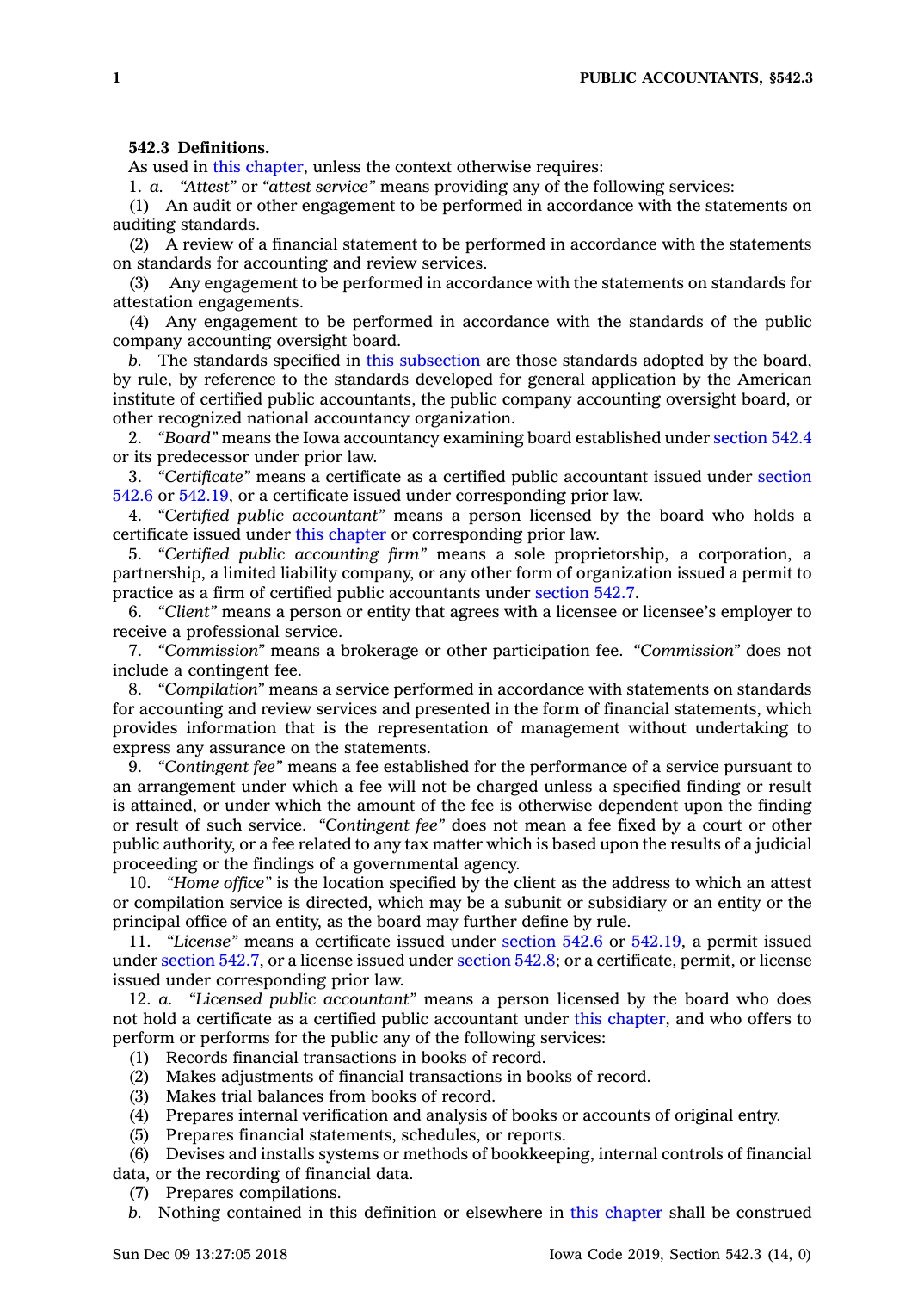to permit <sup>a</sup> licensed public accountant to give an opinion attesting to the reliability of any representation embracing financial information.

13. *"Licensed public accounting firm"* means <sup>a</sup> sole proprietorship, <sup>a</sup> corporation, <sup>a</sup> partnership, <sup>a</sup> limited liability company, or any other form of organization issued <sup>a</sup> permit to practice as <sup>a</sup> firm of licensed public accountants under [section](https://www.legis.iowa.gov/docs/code/542.8.pdf) 542.8.

14. *"Licensee"* means the holder of <sup>a</sup> license.

15. *"Manager"* means <sup>a</sup> manager of <sup>a</sup> limited liability company.

16. *"Member"* means <sup>a</sup> member of <sup>a</sup> limited liability company.

17. *"NASBA"* means the national association of state boards of accountancy.

18. *"Office"* means any Iowa workplace identified or advertised to the general public as <sup>a</sup> location where public accounting services are performed.

19. *"Peer review"* means <sup>a</sup> study, appraisal, or review of one or more aspects of the professional work of <sup>a</sup> licensee or firm that performs attest or compilation services, by <sup>a</sup> licensed person or persons who are not affiliated with the licensee or firm being reviewed. *"Peer review"* does not include <sup>a</sup> peer review conducted pursuant to [chapter](https://www.legis.iowa.gov/docs/code//272C.pdf) 272C in connection with <sup>a</sup> disciplinary investigation.

20. *"Peer review records"* means <sup>a</sup> file, report, or other information relating to the professional competence of an applicant in the possession of <sup>a</sup> peer review team, or information concerning the peer review developed by <sup>a</sup> peer review team in the possession of an applicant.

21. *"Peer review team"* means <sup>a</sup> person or organization participating in the peer review function, but does not include the board.

22. *"Permit"* means <sup>a</sup> permit to practice as either <sup>a</sup> certified public accounting firm issued under [section](https://www.legis.iowa.gov/docs/code/542.7.pdf) 542.7 or licensed public accounting firm under [section](https://www.legis.iowa.gov/docs/code/542.8.pdf) 542.8 or under corresponding provisions of prior law.

23. *"Practice of public accounting"* means the performance or the offering to perform, by <sup>a</sup> person holding oneself out to the public as <sup>a</sup> certified public accountant or <sup>a</sup> licensed public accountant, one or more kinds of professional services involving the use of accounting, attest, or auditing skills, including the issuance of reports on financial statements, or of one or more kinds of management advisory, financial advisory, or consulting services, or the preparation of tax returns or the furnishing of advice on tax matters. However, with respect to licensed public accountants, the *"practice of public accounting"* shall not include attest or auditing services or the rendering of an opinion attesting to the reliability of any representation embracing financial information.

24. *"Practice privilege"* means an authorization to practice public accounting in Iowa or for clients with <sup>a</sup> home office in Iowa without licensure under this [chapter](https://www.legis.iowa.gov/docs/code//542.pdf), as provided in [section](https://www.legis.iowa.gov/docs/code/542.20.pdf) 542.20.

25. *"Principal place of business"* means the primary location from which public accounting services are performed, as the board may further define by rule. A person or firm may only have one principal place of business at any one time.

26. *"Report"*, when used with reference to any attest or compilation services, means <sup>a</sup> report, opinion, or other form of <sup>a</sup> writing that states or implies assurance as to the reliability of the attested information or compiled financial statements and that includes or is accompanied by <sup>a</sup> statement or implication that the person or firm issuing the report has special knowledge or competence in accounting or auditing. Such statement or implication of special knowledge or competence may arise from use by the issuer of the report of names or titles indicating that the person or firm is an accountant or auditor, or from the language of the report itself. *"Report"* includes any form of language which disclaims an opinion when such form of language is conventionally understood to imply <sup>a</sup> positive assurance as to the reliability of the attested information or compiled financial statements referred to or special knowledge or competence on the part of the person or firm issuing the language, and any other form of language that is conventionally understood to imply such assurance or such special knowledge or competence.

27. *"State"* means <sup>a</sup> state of the United States, the District of Columbia, Puerto Rico, the United States Virgin Islands, the Commonwealth of the Northern Mariana Islands, or Guam.

28. *"Substantial equivalency"* is <sup>a</sup> determination by the board that the education,